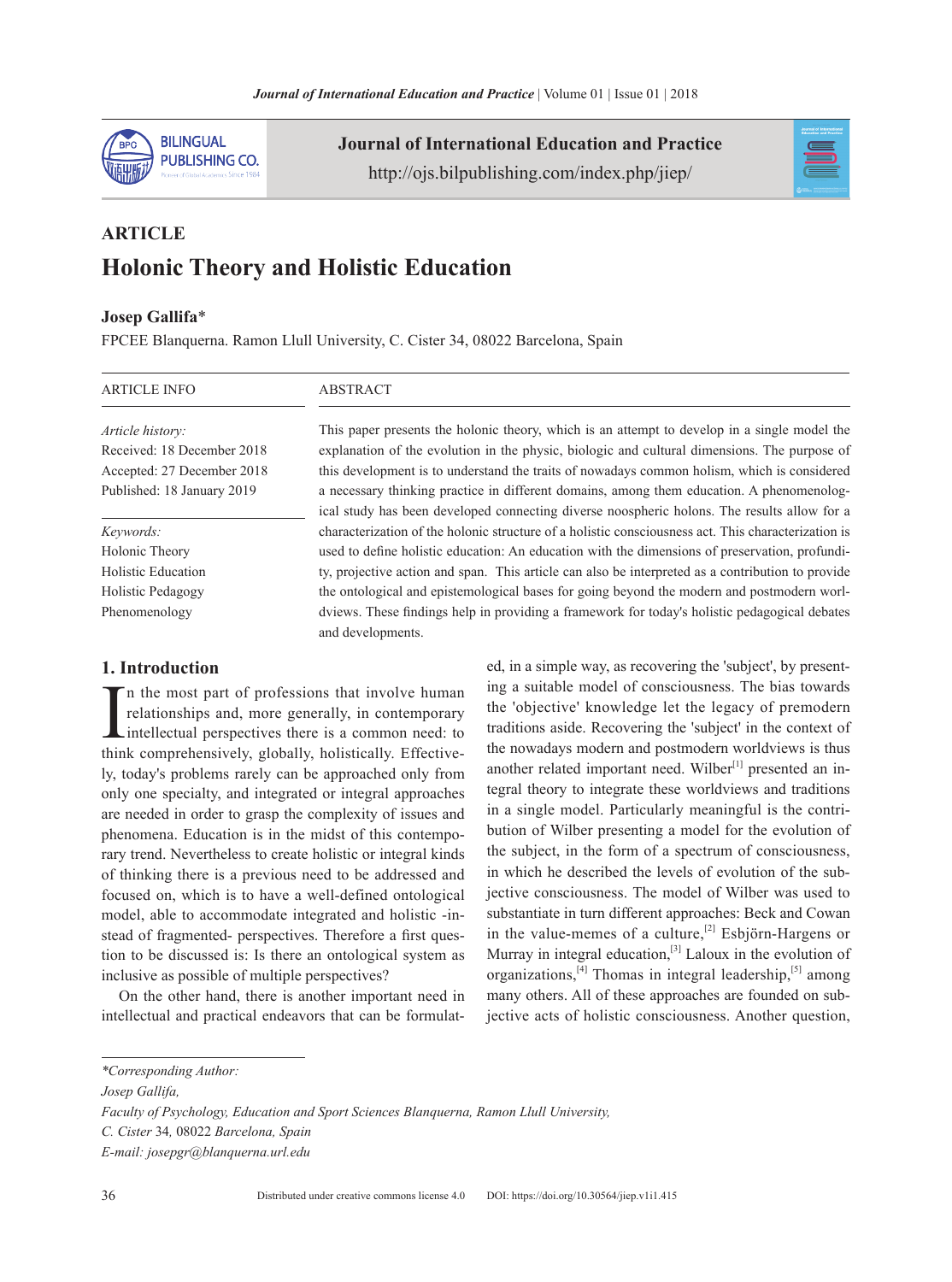therefore, open to be answered and important is: Is there any pattern for modeling and understanding holistic consciousness?

In education, these tendencies helped to develop what has been known as holistic education. Holistic education is another way to refer the Early 20th. Century movement of "progressive education", carried out by Montessori, Steiner or Dewey, among many others. Their pedagogies emphasized imagination, aesthetics, organic thinking, practical engagement, creativity, and spirituality.<sup>[6]</sup> In the 70s diverse approaches emerged being "critical of the formal, modernist 'factory-model' of mass education. Most sought to broaden education beyond the simple information-processing model based on a mechanistic view of the human being to a more holistic, creative, multifaceted, embodied and participatory approach". $^{[7]}$  These perspectives were out of the dominant worldview of mainstream education. At the beginning of the 21st. Century appeared many pedagogical approaches related to the evolution of consciousness. Among them: aesthetic and artistic education, complexity in education, imaginative education, integral education, postmodern and poststructuralist pedagogies, social and emotional education, or spirituality in education.[8] These approaches, pedagogically well founded and structured, usually referred to the methods used as holistic pedagogies.

In a strict sense, holistic education designates some perspectives developed following a single pedagogue. It's the case, for instance, of Steiner's model of education, which "provides an integrated, holistic balance of intellectual/cognitive, artistic/imaginative and practical/life skills education".<sup>[9]</sup> This approach includes Steiner's notion of imaginative teaching using diverse methods: drama, exploration, storytelling, routine, arts, discussion, and empathy.[10] Another example, using similar methodologies, is Krishnamurti's holistic education, which "reminds us that we should not be dogmatic or doctrinaire in our education".<sup>[11]</sup> Some author-dependent holistic education developments become in time –unfortunately- "too narrow and rigid"<sup>[12]</sup> in their approaches.

In a more general sense, holistic education can designate any pedagogy that incorporates principles of spirituality, wholeness, and interconnectedness along with principles of freedom, autonomy, and democracy.[13] Doing so holistic education perspectives highlight eight broad principles: spirituality, reverence to life/nature, interconnectedness, human wholeness, individual uniqueness, caring relations, freedom/autonomy, and democracy.<sup>[14]</sup>

"Holistic education is a radically non-reductionistic approach based upon a person-centered, ecological, global and spiritual worldview. As such, the holistic paradigm is an alternative not only to the scientistic reductionism of the modern age but also to the intellectual reductionism of postmodern thought. Holistic education is a humanistic as well as a spiritual critique of the dominant culture".[15]

Holistic education encompasses a wide range of pedagogies and philosophical or spiritual orientations. Holistic pedagogies try to include any significant aspect of the human experience, "the different aspects of the individual (intellectual, physical, spiritual, emotional, social and aesthetic), as well as the relationships between the individual and other people, the individual and natural environment, the inner- self of students and external world, emotion and reason, different discipline of knowledge and different form of knowing, holistic education is concerned with life experience, not with narrowly defined "basic skills".<sup>[16]</sup> Nevertheless, in holistic perspectives, sometimes there is an implicit -or sometimes explicit- worldview or metaphysical approach. A defining feature of holistic pedagogical perspectives is the relationship between education and consciousness evolution. This relationship has been promoted "pointing to the emergence of more complex, dialectical, imaginative, self-reflective and spiritual ways of thinking, living and loving".[17] Nevertheless, there isn't a unified systematic characterization of holistic consciousness, neither a characterization with minimal metaphysical references. This is the aim of this work: to find a general model for holistic consciousness to relate it to holistic education and pedagogies.

These aforementioned developments have relevance in today's general pedagogical debates, in a diversity of ways. For example, in the curricular field, there is a need to promote complex curricula, as opposed to the modernist oriented curriculum.<sup>[18]</sup> This means that nowadays there are new -or not so new- expected curricular standards: constructivist views of learning, social inclusion, and respect for diversity, a view of the process as being as important than product, lifelong learning outcome, the significance of metacognition and motivation in learning, or promoting multiple intelligences. $[19]$  "Curriculum theory and practice are faced by new uncertainties, and such uncertainties require new approaches to practice and new ways of thinking".<sup>[20]</sup> One trend is framing of the new curricula around capacities or core/key competencies. thus, for example, Scotland specifies that the curriculum should enable young people to become: $[21]$  successful learners, confident individuals, responsible citizens, and effective contributors. students are expected to play a diversity of roles in different dimensions of human evolution. And it means that there is a need for comprehensive curricular agendas. Another related pedagogical need is 'holding the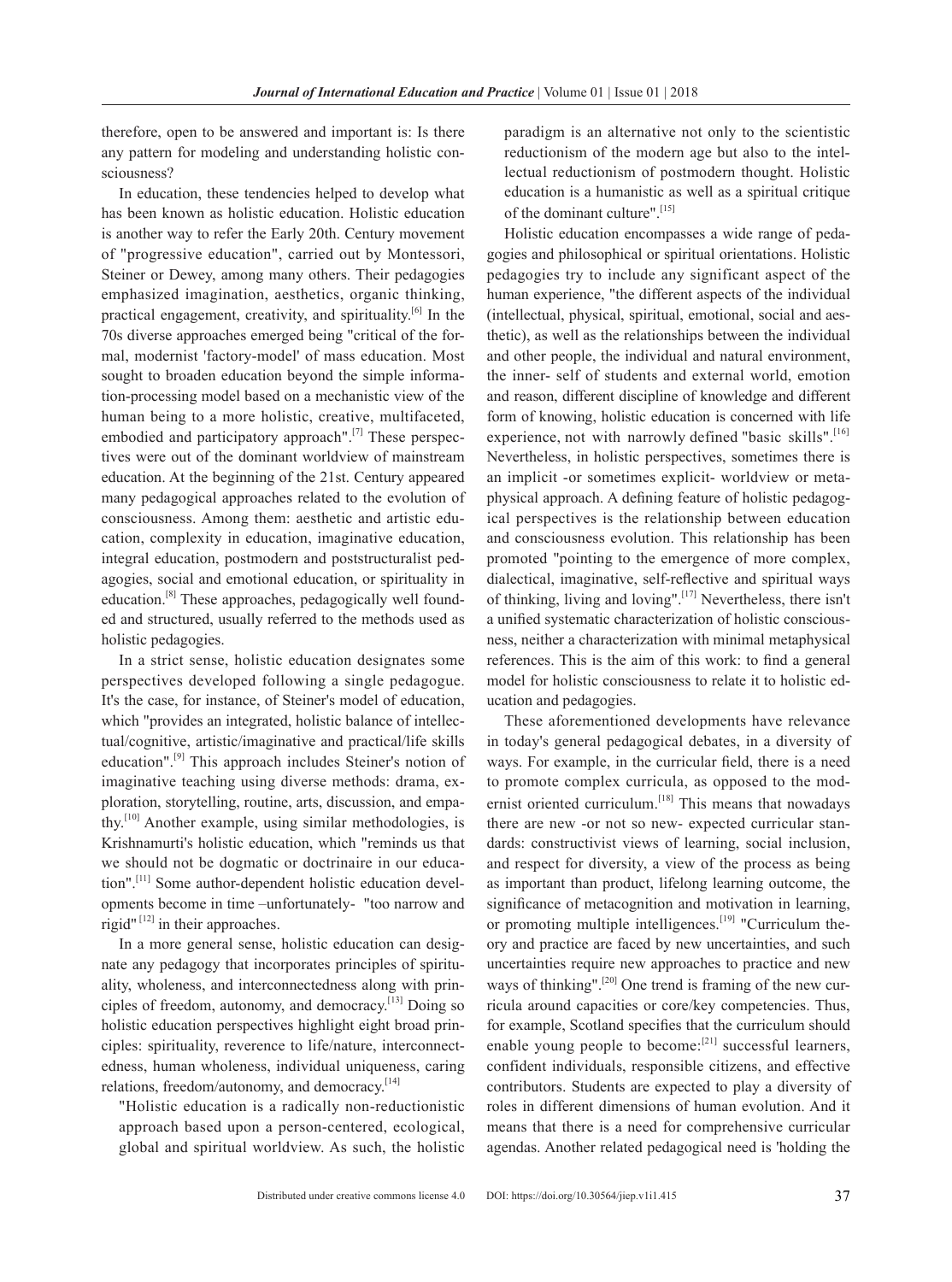complexity', for example, using integrative and holistic approaches within the tradition of the critical-constructive Didaktik.<sup>[22]</sup>Yates defined 'pedagogy as the way we bring together broad intentions about what is to be learned or developed with particular kinds of learners in particular historical, national and institutional settings'.[23] The issues that have made this hard to deal with, in present times,  $are:$ <sup>[24]</sup>

1. The problem of reconciling recognition and distribution in relation to our greater sensitivity to diversity and embodied learners.

2. The problem of reconciling concepts of education based on comparative measurement and standards that look backward, with concepts of new times and a desire for young people to enter the changing world with a new kind of preparation and persona.

3. The continued divergence of cognitive and culturalist approaches to pedagogy and knowledge and identity.

To approach pedagogically these tensions, as well as other common contemporary pedagogical debates, it would be useful to have more well-defined models for holistic education.

The aim of this paper, to respond these contemporary needs, is: to present a theoretical framework for an ontology inclusive of the different levels of reality; to study, following a phenomenological path, a general model for holistic acts of consciousness, independent of metaphysical frameworks; to apply this model to education in order to characterize holistic education, and thus, to project these findings to develop holistic pedagogies.

## **2. Holonic Theory**

Holonic theory can be the framework for an inclusive ontology. The holonic theory, based in the concept of holon that Koestler<sup>[25]</sup> coined, presents a model to integrate into a comprehensive model the evolution in the physiosphere, biosphere, and noosphere, terms that Teilhard de Char- $\dim^{[26]}$  developed in his understanding of evolution. The holonic model is useful to represent holistic consciousness acts, in particular, the full evolutionary spectrum of consciousness.[27] Some authors contributed to the development of the holonic theory. Among others, we can mention Goddard,<sup>[28]</sup> Smith,<sup>[29]</sup> Edwards,<sup>[30]</sup> Helfrich,<sup>[31]</sup> and Anderson.<sup>[32]</sup>

## **Minimal reference to Metaphysics**

Wilber proposed a minimal Metaphysics at the moment of integrating the evolution from the physiosphere, towards the biosphere and finally towards the human noosphere,<sup>[33]</sup> in a similar way as Teilhard de Chardin did.<sup>[34]</sup> If this evolution is pushed by the Eros/will, there is another aspect, which is the result of the 'involution', that is to go back in the evolution, before the 'starting point'. This leads

to the only metaphysical assumption that Wilber contemplates: the 'Agape' or genuine 'Love' in the beginning. Except for this presuppose, research, said Wilber, should be influenced as little as possible by metaphysical elements.<sup>[35]</sup> "With involution and evolution the basic idea is that Spirit as causal Consciousness 'steps down' or 'throws itself out' into soul, then mind, then body, and finally matter causing a Big Bang of primordial physios, which contains varying degrees of proto-interiority that sets the stage for matter to begin its journey back to Spirit through the evolutionary process (e.g., physiospheres, then biospheres, then noospheres, then...). Thus, the notion of involutionary and evolutionary 'currents', 'fields', or telos helps explain the plausibility that Spirit is hardwired into all physiospheres 'before the beginning', at the beginning (Big Bang), and thereafter providing a 'push and pull' or innate directionality and intention to the Kosmos".<sup>[36]</sup> Wilber in this regard stated:

"Now you are perfectly free to believe in evolution and reject the notion of involution. I find that an incoherent position; nonetheless, you can still embrace everything… about the evolution of culture and consciousness, and refuse or remain agnostic about involution. But the notion of a prior involutionary force does much to help with the otherwise impenetrable puzzles of Darwinian evolution, which has tried, ever-so-unsuccessfully, to explain why dirt would get right up and eventually start writing poetry".<sup>[37]</sup>

## **A Definition of Holon**

After presenting briefly the involution-evolution rationale, Wilber introduced the concept of holon that previously Koestler formulated:[38] A holon is a unit of consciousness that is at the same time part and whole. For example, an atom, a grain of sand, an animal, a symbol, are examples of holons. Holons can be considered themselves by definition as a whole and at the same time as part of another wider reality. Holons help to explain the hierarchical and heterarchical relationships within the evolutionary spectrum of consciousness.[39] Holons are the result of the interactions between any kind of potential realities with human consciousness.

Holons are organized and can be organizing agents. On the one hand "hierarchies unfold in irreversible, increasing depths of transcending yet include relationships, for instance: seedlings to saplings to trees. Heterarchies, on the other hand, consist of similar holons with spans of equivalence, for example, groups of atoms, amphibians, or primates".[40] Therefore the holon eventually would provide conceptual means to integrate crucial relationships during long periods of evolutionary time (evolution) with relationships more localized in a human life (development).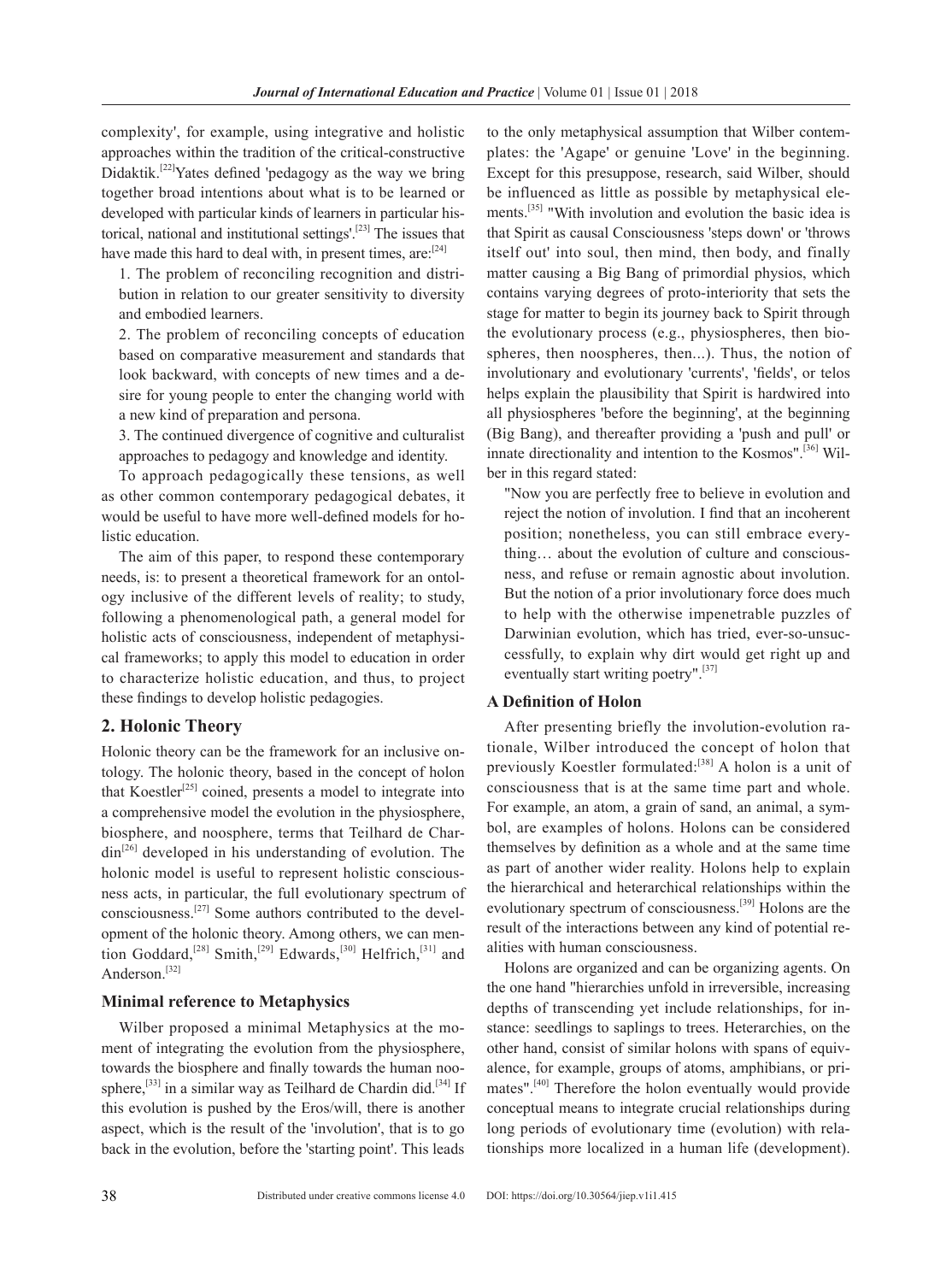Wilber refined Koestler's concepts of 'vertical' transformation and depth within 'horizontal' translation and span, two complementary aspects of development. Taken together, hierarchy (depths of inequivalence) and heterarchy (spans of equivalence) form what Koestler named a holarchy'.[41] Consequently, there are holons (whole/part) that can be: physical (ex: atoms), biological (ex: cells), psychological (ex: minds), psychic (ex: souls) and spiritual (ex. causal holons), and can be traced up and down in the holarchy.

Applying the definition of holon, "reality is not composed of things or processes, it is not composed of atoms or quarks. It is not composed of 'wholes', nor does it have any 'parts'. Rather, it is composed of whole/part or holon units".<sup>[42]</sup> "There is nothing that isn't a holon (upwardly and downwardly, forever".<sup>[43]</sup> With this definition, Wilber goes beyond atomism (reductionism, no interiors) and simple holism (extreme heterarchy). This moves him away from reductionism or incomplete synthesis. It must be taken into account that holons in this way defined comprise any simple or complex unit of consciousness.

A holon is, therefore, a fundamental structural element common to all reality. Its definition as a whole or as a part will depend on the context. It is always complete and incomplete so, trying to maintain its identity or express its potential, it flows and extends into becoming. It could be said that a holon is a construct, but also it is a self-evident revelation, resulting from a natural phenomenology. "Its symmetry provides structure and stability and its lack of definition provides asymmetries and movement. It is the 'root' event and the structural basis of the forms and of all the other events".<sup>[44]</sup>

## **Value of the Holons**

Holonic theory served Wilber to propose a post-Metaphysics to understand the reality as a manifestation of the non-dual Spirit. The Spirit, whether non-dual or dual, as a basis and as an objective of the evolution, permeates both vertical holarchies and horizontal heterarchies. In this sense Wilber asserted that all holons have some kind of value:[45]

- Basic value: All holons are manifestations of the Spirit. This value is radically equal for all holons.

- Intrinsic value: The value that a holon has in itself as a whole (agent, depth in whole/part relationships).

- Extrinsic value: The value that the holon has as a part (communion, span in whole/part relationships).

"The higher the holon's vertical development within the Kosmos (e.g., physiosphere, biosphere, noosphere) the more intrinsic value and depth it has. On the other hand, the lower the holon's vertical development the more extrinsic value and greater span it has. There-

fore, humans have more intrinsic value than animals, fish, prokaryotes, rocks, molecules, and quantum fields respectively, and vice versa for extrinsic value".<sup>[46]</sup> Nevertheless, these values are finally noospherical constructions or human consciousness constructions.<sup>[47]</sup>

## **Principles and Proprieties of the Holons.**

Holons explain the 'relatively stable habits of evolution', rather than 'laws of evolution'; thus Wilber speaks of 'patterns of existence', 'results of the process of involution', 'tendencies of evolution', 'laws of form', 'propensities of manifestation'.<sup>[48]</sup> They have in common: "Eros: Each holon is Spirit-in-Itself playing at being 'other', because it is, by involution, another and has a tendency to evolve towards the Spirit; Agape: The Spirit reaches out to all holons attracting other holons; Morphogenetic gradient or field of potentials: result of involution with contents and concrete forms but with evolutionary potential; and also certain fixed patterns or prototypical forms".[49]

Holons manifest in 20 tenets. These are:<sup>[50]</sup>

1. Reality as a whole is not composed of things or processes but of holons (part/whole).{1}

2. Holons display four fundamental capacities: self-preservation, self-adaptation, self-transcendence. self-dissolution. $\{2\}$ 

3. Holons emerge, because transcendence, freedom, and creativity are consubstantial in them.{3}

4. Holons emerge holarchically (as whole/part).{4}

5. Each emerging holon transcends and includes its prede $cessor(s)$ . {5}

6. the lower or less inclusive holon sets the possibilities of the superior or more inclusive. The higher or more inclusive holon sets the probabilities of the lower or less inclusive.{6}

7. the number of levels, which a hierarchy comprises, determines whether it is shallow or deep (vertical dimension); {7} and the number of holons on any given level we shall call its span (horizontal dimension).{8}

8. Each successive level of evolution produces greater depth and less span. Addition I: The greater the depth of a holon, the greater its degree of consciousness.{9}

9. Destroy any type of holon and you will destroy all the holons above it and none of the holons below it.{10}

10. Holarchies coevolve.{11}

11. the micro (individual holons) is in relational exchange with the macro (social/ environmental holons) and all levels of its depth.{12}

12. Evolution has directionality,{13} increasing complexi-ty,{14} increasing differentiation/integration, {15} increasing organization/structure,{16} increasing relative autonomy. {17} Increasing 'telos'.{18}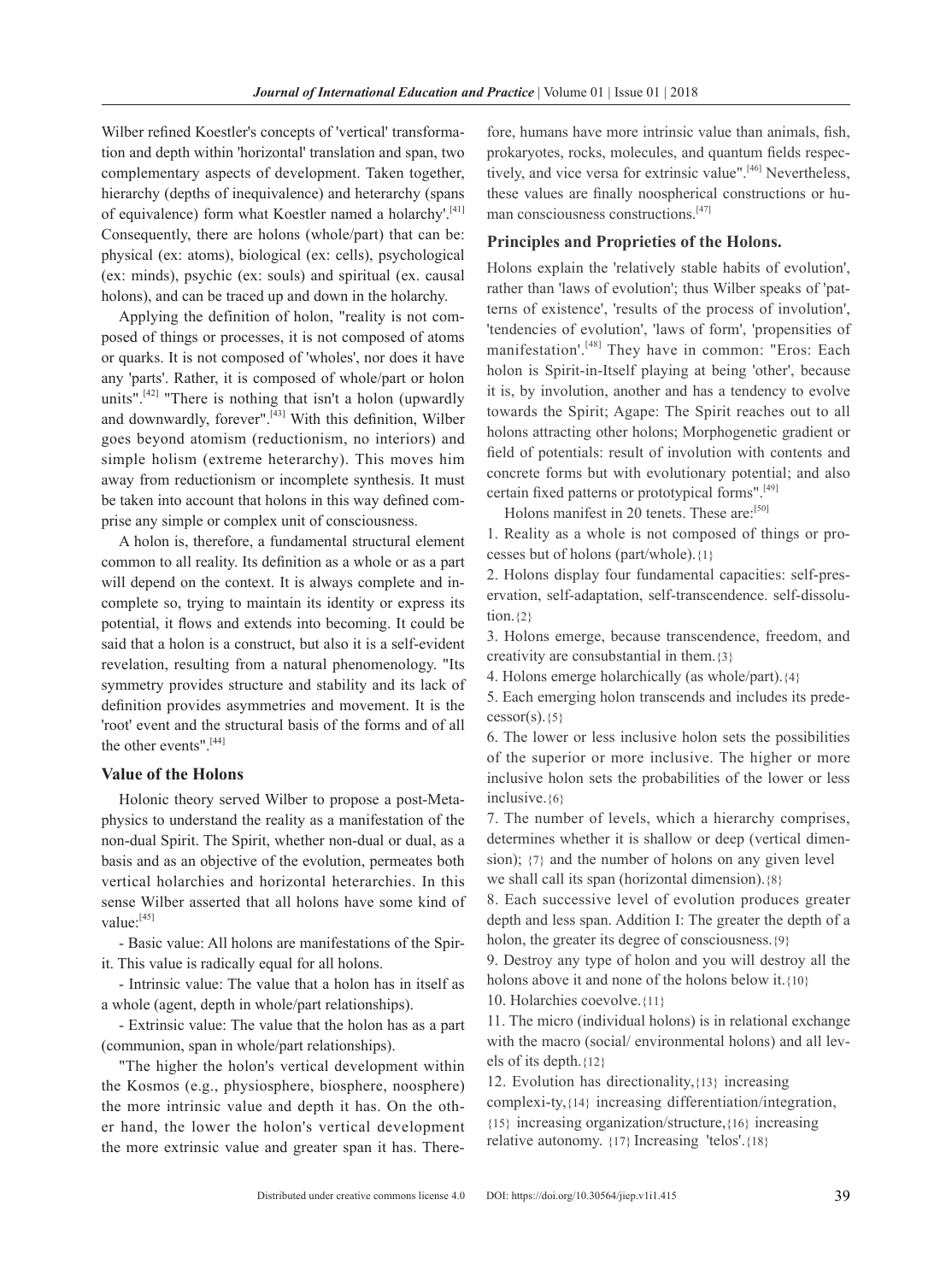13. Addition II: Every holon issues an IOU to the cosmos (IOU = Incomplete Or Uncertain). In other words, it is in tension and constant search.{19}

14. Addition III: All IOUs to the cosmos are redeemed in Emptiness. Holons are conventional truths. The Emptiness/Spirit is the ultimate truth.  ${20}$ 

These principles describe the nature of the holons and their behavior in the framework of the process of 'involution-evolution'. A central aspect is the inclusion of "telos", directionality, purpose, which Wilber takes from Withehead, as well as he did with the involution-evolution model. In the words of Wilber:

"Whitehead had the notion that reality appears moment by moment as a subject of experience, and even the smallest material objects, such as molecules or atoms, have a small level of consciousness; a little proto-feeling that he called "apprehension." In this way, this present moment is a subject of experience that apprehends the previous moments as an object, feeling the experience as it appears from moment to moment. So the previous moment, which was a subject before, now becomes the 'object' of the subject. And that is causality because the past is having an impact on the present, determining it. If this were the only thing that could happen (the subject that apprehends the previous object over and over again), the Universe would be deterministic, mechanistic and causal. but according to Whitehead every moment, besides having 'apprehension', has 'creativity', which means that there is a bit of originality or novelty".[51]

This evolutionary 'creativity' or 'novelty' can be explained in more detail: In every moment there is a bit of novelty. It is an optimization of the Universe. Every holon, even those of inner matter, has a slight degree of consciousness, and a small degree of creativity. Each moment transcends and includes the previous moment, adding novelty, since it goes beyond the previous. That's what is happening even at the lowest levels. Then there will never be a strict causality since there are causality and creativity

self-transcendence explains the emergence of new holons or evolution. Therefore, "in the model, freedom and self-determination are foundational (Prigogine). The determinism arises when there is no self-transcendence or when is limited by a higher holon. When creativity is minimal, reconstructive sciences collapse in predictive sciences; this is the source of all reductionism".<sup>[52]</sup> This means that when transcendence is near zero the realist ontology and the predictive logical-empirical sciences are particular cases of the general model. but the general model encompasses other possible ontologies and epistemologies.

Thus evolution has directionality "exists in terms of increasing differentiation, variety, complexity, and organization in the physiosphere, biosphere, and noosphere. Regressions, dissolutions, or stoppages occur, but other indicators of directionality include creative emergence (novelty), symmetry breaks (Prigogine), self-transcendence, increased depth, and greater awareness".<sup>[53]</sup> Thus, there is greater complexity, greater differentiation/integration, increasing in organization/structure, increasing in relative autonomy in the midst of social/environmental fluctuations, the realization of 'telos'.

This last aspect of 'telos' assumes that each holon also acts as an attractor, an 'omega point', for the actualization of itself or other holons in space and time. 'Pulls' the updating or development of the holon in one direction, be it physical, biological or mental system.[54] Broader and wider contexts 'pull', in the form of 'telos', more limited present contexts. However, in the biosphere, living holons also do other things such as sexual reproduction, metabolic communication, autopoietic self-preservation, etc. The holons with mind of the noosphere do things that biospheres cannot do, such as verbal communication, conceptual self-expression, artistic effort, etc. Thus the general laws are completed with these new realities.<sup>[55]</sup>

#### **Detailed Dimensions of Holons**

Wilber synthesized what holons of any kind have in common. Every holon has four characterizing dimensions:<sup>[56]</sup> Agency. A tendency to be a whole. Aristotelian entelechy, morphic unit/field (Sheldrake), canon (Koestler), self-asserting, relative autonomy and wholeness, yang. It manifests the tendency towards self-preservation, autonomy, self-responsibility, self-esteem. It assumes in this sense fixed forms or patterns, among which there are the 20 tenets. Wilber named this dimension deep structure. In pathological forms, it manifests as alienation and repression.

Communion. A tendency to the relationship, participatory, bonding, joining tendencies, expresses its partnership, the ability to be part of a whole, attract other parties, relationship with something larger, self-adaptation, yin. Pathological forms: fusion and indisociation.

Self-transcendence. Self-transformation, creative novelty, creativity.[57] Each holon becomes a new whole/part that has its own new forms of agency and communion. It is about the impulse to experience freedom, to find cohesion and unity through a greater, deeper and broader totality. Articulated by 'symmetry breaks' (Prigogine) not equivalent rearrangements of the same stuff. Evolution is the result of self-transcendence at all levels: It is also called as 'Eros', that is, Spirit manifested in something else: matter, body, mind, soul, etc. In this dimension, the 'telos' or purpose is manifested. If self-transcendence is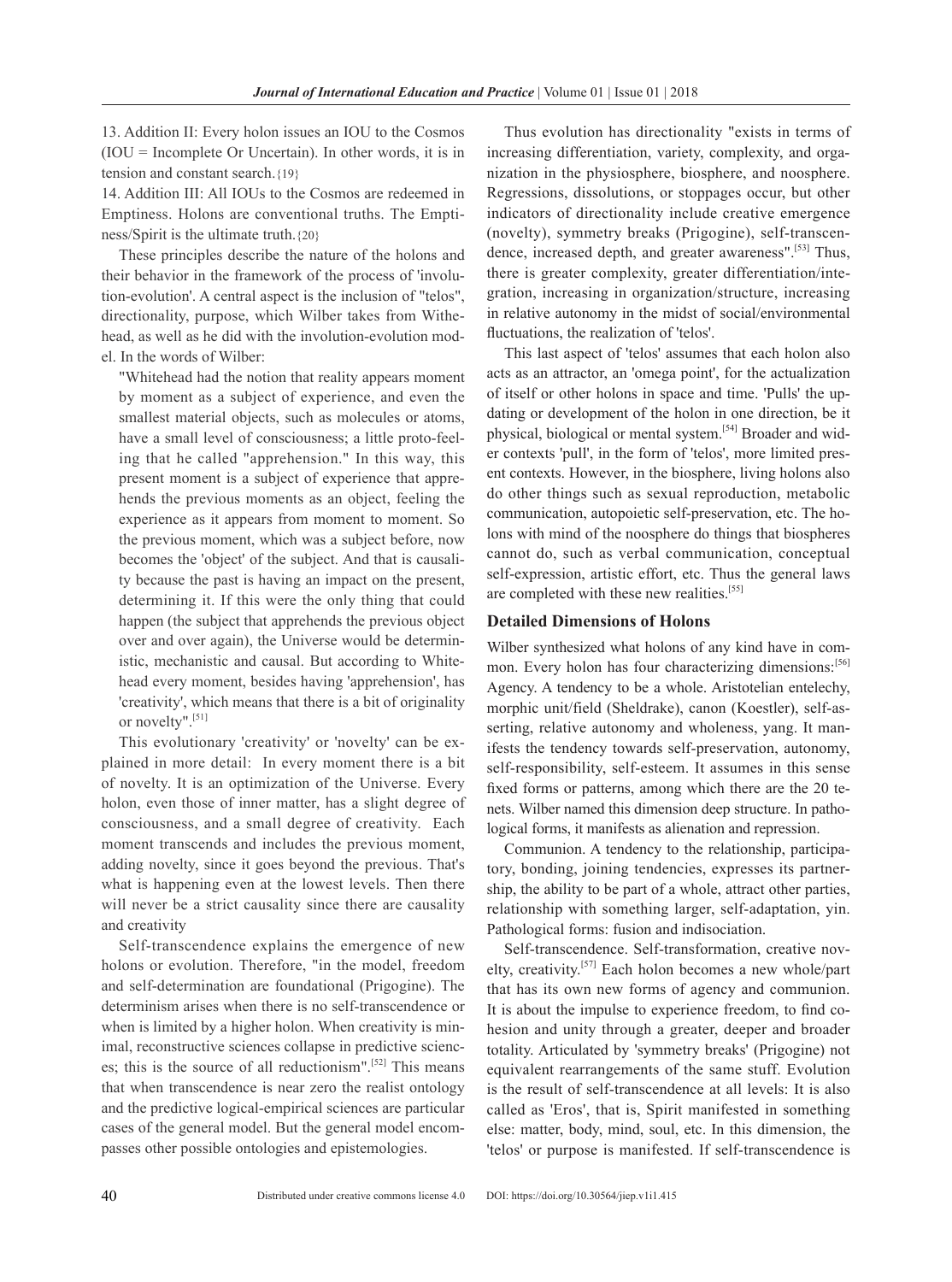not achieved, 'phobos' (fear, regression, panic, contraction, and repression) is experienced.

Self-dissolution/Self-immanence. Self-dissolution of transcendence that can be termed as self-immanence. A morphogenetic gradient in the manifest field. This means not only a manifest reality with some kind of support in the manifested reality but also potential to evolve. Preservation of the current level or regression to previous levels. Wilber conceptualizes it as an instinct of death or Thanatos, a force opposed to Eros.

The four properties can be represented in axes, as Wilber proposed: "Taken together, these four capacities can be imagined as a cross: Two horizontal opposites: agency and communion, and two vertical opposites: self-transcendence and self-immanence".<sup>[58]</sup> We proposed, in previous work, a particular location for these dimensions in the space.<sup>[59]</sup> The simple representation of a holon is, therefore:



nion

#### **Neurobiological Correlates**

An example of holon can be a neuron, basic unit of the human brain: It is a cell and, as such, requires nutrients and oxygen to be alive and active, there is a somatic metabolism (preservation); it has a structure-nucleus, axon, etc., that is optimized by making connections and also by new connections that allow electrical or chemical synapses (agency); it is related to other neurons or groups of neurons - through connections in the dendrites - with which it forms patterns or neural networks (communion); it is open and sensitive to novelty in its environment (changes in neurotransmitters at synapses, new connections, new patterns) and activates/changes DNA to adapt to its environment and regulate its behavior over time (transcendence). The holonic scheme could be applied equally to more wide neuronal patterns or to the brain as a whole.

Introducing holons we do not necessarily assume any

kind of unnoticed dualism because of the relationship that exists between mind and brain. Damasio<sup>[60]</sup> clarified the mind-brain relationship, understanding the relationship between neuronal patterns and mental images (equivalent to holons):

"When I say that images depend and arise from neuronal patterns or neural maps, instead of saying that they are neural patterns or maps, it is not that I slide towards an inadvertent dualism, that is, a neuronal pattern on the one hand and a 'cogitum' immaterial by another. Quite simply, what I am saying is that we can not yet characterize all the biological phenomena that occur between: a) our current description of a neuronal pattern at various neuronal levels, and b) our experience of the image originated within the activity of the neuronal map. There is a gap between our knowledge of neuronal events in the molecular, cellular and systems fields, on the one hand, and the mental image whose appearance mechanisms we wish to understand. There is a vacuum that must be filled with physical phenomena not yet identified, but presumably identifiable. The size of that gap and the degree to which it can be more or less saved in the future is, of course, an object of debate".<sup>[61]</sup>

In other words, by introducing mental images Damasio doesn't separate his research from the neuropsychological paradigm but discarded the position of the "naive realism" by identifying, without further ado, neuronal patterns (physical, brain) and mental images (mind, for example, holons). Brain and mind are very closely related but they are not exactly the same.

#### **3. Method: Phenomenological Psychology**

To approach the proposed aims we used a phenomenological approach. Giorgi,<sup>[62]</sup> studying the whole person and not only fragmented psychological processes, developed a "phenomenological method for researching humans in a psychological way based upon the work of Husserl and Merleau-Ponty".<sup>[63]</sup> He explained that "psychologically phenomenologists are interested in specifically human consciousness, and because of that limited interest, the phenomenological method needs to be pre-transcendental",  $[64]$  which means that psychology is interested in how a human consciousness relates to a specifically human world.<sup>[65]</sup> Holons are the privileged location where this relationship takes place. Van den Berg emphasized that "insights into experience as lived, or the phenomenal level, is what is critical for psychologists to understand".<sup>[66]</sup> This is the level that corresponds to the modalities of consciousness and education, which we are interested in. So the phenomenological-psychological method is appropriate to our aims. Therefore our characterization followed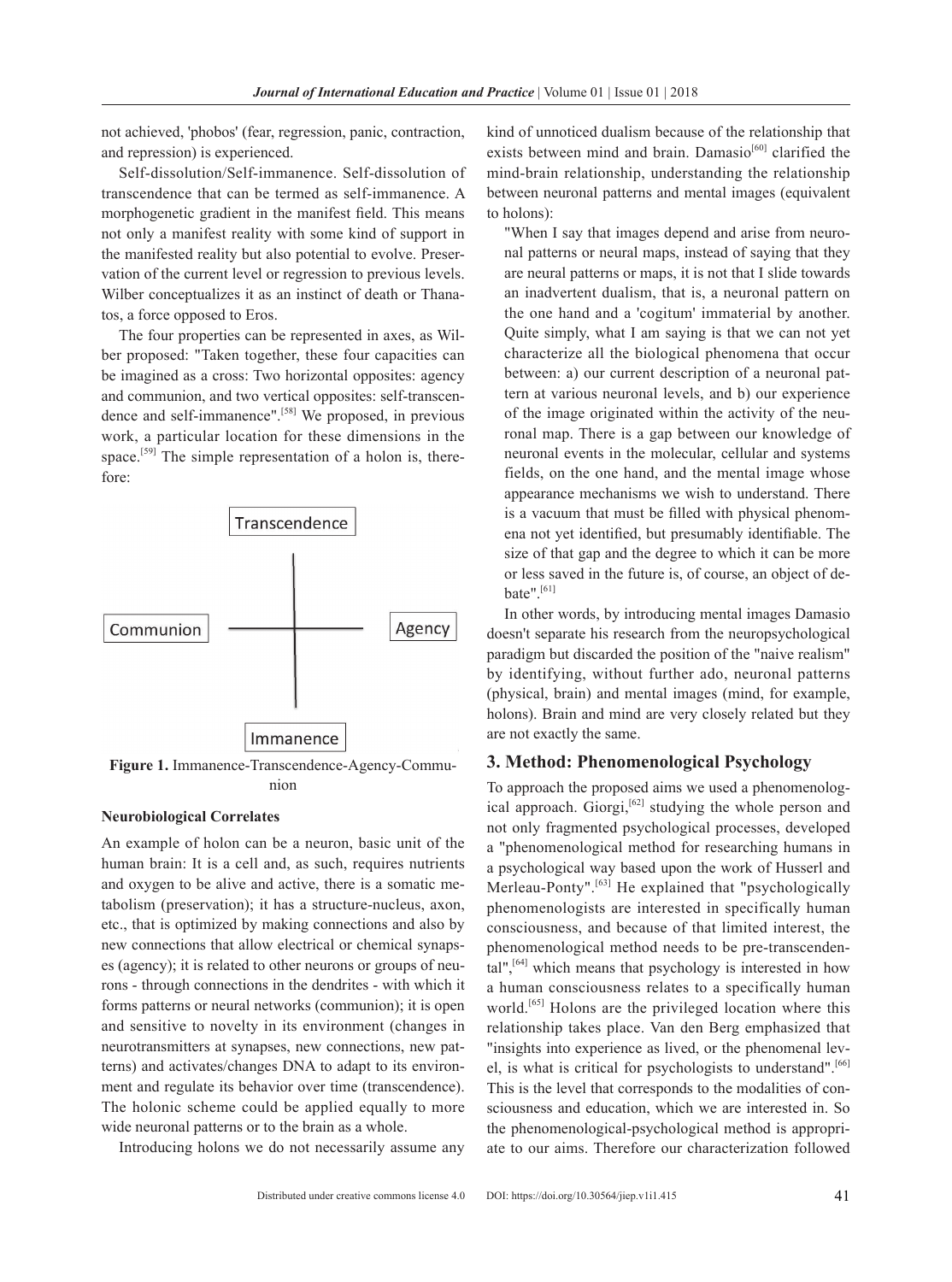the phenomenological method. To accomplish "the criteria necessary in order for a qualitative scientific method to qualify itself as phenomenological in a descriptive Husserlian sense, one would have to employ (1) description (2) within the attitude of the phenomenological reduction, and  $(3)$  seek the most invariant meanings for a context".<sup>[67]</sup> These attitudes have been applied in our study.

## **4. Results**

## **A Model for Holistic Acts of Consciousness**

The holonic theory purpose is to provide a unified theory of the evolution, inclusive of the evolution of consciousness. Wilber took care especially about the basics, giving a coherent explanation of the evolution of the physiosphere and biosphere, but giving no special details about the noosphere. To accomplish our purpose, which is to find a model for holistic acts of consciousness, we'll study phenomenologically diverse noospheric holons, covering diverse levels. The selected holons are either different dimensions of a whole, or complete systems to explain consciousness, in both cases represented in their holonic structure. This table covers a wide range of dimensions of human faculties. After studying carefully each one of the holonic four dimensions we'll give a name to each one. A general holon will rise above the included holons.

After considering and studying the diverse dimensions, the last row has been defined with names that characterize in each case the whole corresponding column. A general and inclusive holon emerge in this last row. Because it's a holon inclusive of the diverse noospheric holons and more elevated can be a representation of a holistic act of consciousness. The dimensions of this emergent holon include:

Preservation. It's the dimension of immanence (I). It's the preservation of what has value, frequently it comes from the past. It can have positive aspects, for example in resilience.

Profundity. It's the dimension of transcendence (T). More profundity means more consciousness (tenet number {9}). Without that dimension, there wouldn't be an advance to-wards holistic consciousness.

Projective action. It's the dimension of agency (A). The internal structure and order can be projected outside. Acting is a way of exercising free will. Although limited, there is room for human freedom. Action can be interiorized in a thinking process.

Span. It's the dimension of communion  $(C)$ . This means participatory bonds and mutual understanding through shared meanings and implicit values.

In a holistic act of consciousness, these dimensions have to be, in some way, present. Note for example that in a case that there had been span but not profundity, there wouldn't have been the implication of a fundamental dimension for the advancement of consciousness. The consideration of this case as an act of holistic consciousness would be problematical. And the same can be said with the other dimensions.

## **A Model for Holistic Education**

Once we have a model to include holistic acts of consciousness we can apply this holistic form of consciousness to education. Doing so we'll develop a model to characterize holistic education. Therefore, holistic education, following the development made, needs the contribution of four rationales:

Preservation (I). There are valuable things that must

| Human holons:                             | Immanence                            | Agency            | Communion                            | Transcendence      |
|-------------------------------------------|--------------------------------------|-------------------|--------------------------------------|--------------------|
| Organismic self-regulation<br>(instincts) | Conservation                         | Sexual            | Social                               | Novelty            |
| Categories of perception                  | Time (Kronos)                        | Movement          | Space                                | Time (Kairos)      |
| Naranjo: Character-Essence                | Dominant passions                    | <b>Fixations</b>  | <b>Virtues</b>                       | Holy ideas         |
| Enneagram dominant passions #             | 8, 9, 1                              | 6, 7              | 2, 3                                 | 4, 5               |
| Tolle: Ego-Being                          | Pain-body Past                       | Mind Past/Future  | Presence Now                         | Being Unmanifested |
| Levels of desire                          | Receiving for oneself<br>alone (ego) | Receiving         | Receiving for the<br>sake of sharing | Sharing (soul)     |
| Human faculties                           | Memory                               | Will              | Understanding                        | Wisdom             |
| Cardinal virtues                          | Fortitude                            | Temperance        | Prudence                             | Justice            |
| Wilber's quadrants                        | Objective                            | Interobjective    | Intersubjective                      | Subjective         |
| Laloux: styles of Organization            | Red-amber                            | Orange            | Green                                | Teal               |
| General holon                             | Preservation                         | Projective action | Span                                 | Profundity         |

**table 1 Noospheric Human Holons[68]**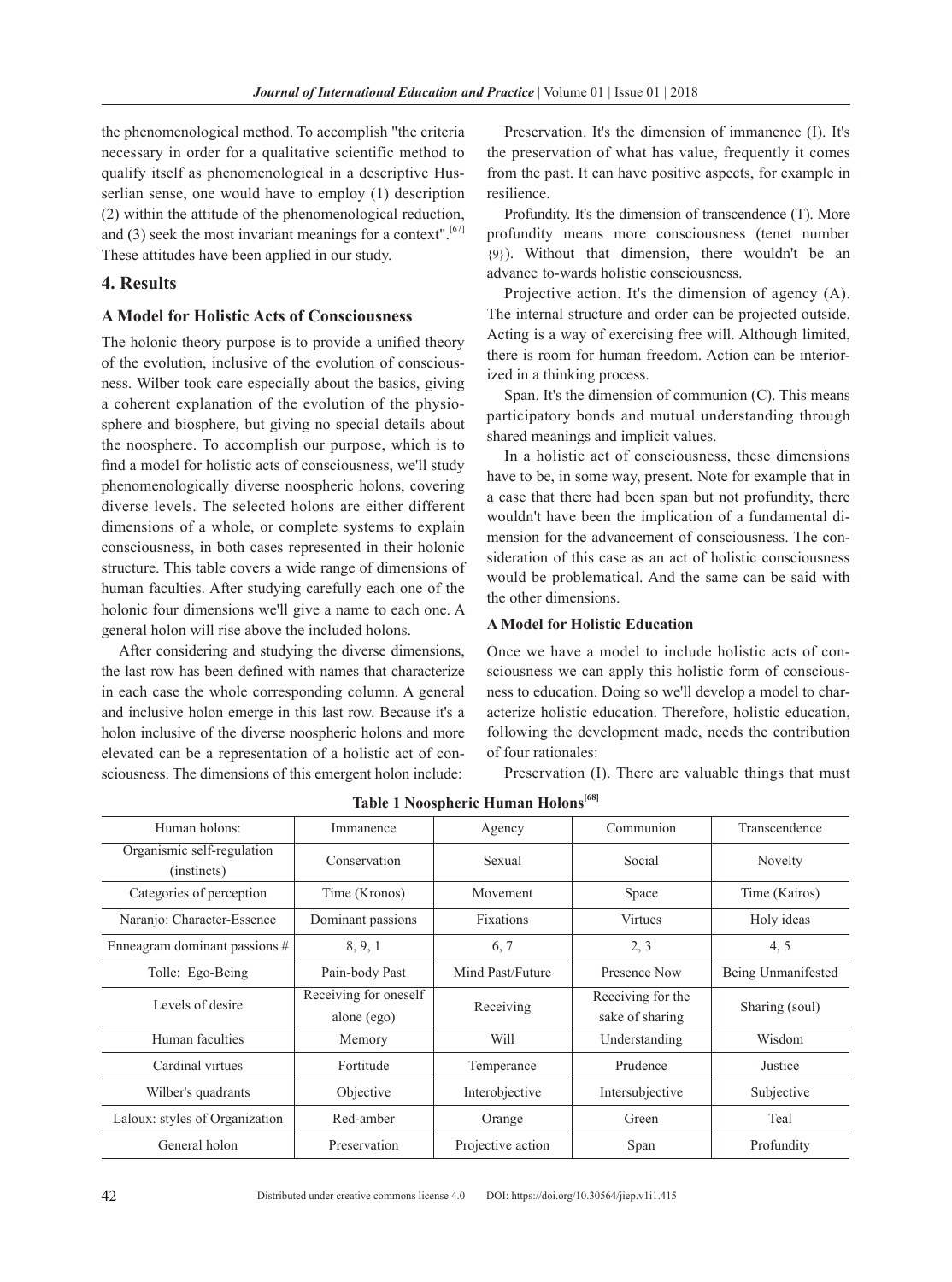be preserved in education. For example: the already established knowledge via diverse sciences. On the other hand preservation in education, in a more concrete way, takes the form of a program. A program has objectives, methods, evaluation procedures, etc. It can have different dimensions and levels. Can be an administrative, strategic, curricular or classroom-applied program. Preservation means to preserve all the important values even the ones that come from the tradition. The recent trend to implement evidence-based reforms<sup>[69]</sup> can be an example that confirms the importance of enhancing education with the implementation of proved programs. There are programs that have to be maintained. It's the logic of resources and energies to maintaining valuable educational efforts. That's the first rationale.

Profundity (T). The whole human being has to be considered. This is the second rationale. Education can be understood as a mean to improve consciousness and as a way of promoting human growing. It can be also promoting the development of the human faculties in developmental lines.[70] Particularly interesting is the progress toward advanced stages of consciousness.<sup>[71]</sup> In this way, education of the whole human being can be understood as a part of a wider general movement of elevation of personal consciousness.[72] Psychologically speaking can be the construction of a bridge between the unconscious and conscience as in the Jungian transcendent function.<sup>[73]</sup> It is also the rationale of the premodern religious-spiritual traditions.

Projective action (A). That means the knowledge of a group in order to transform reality by constructing  $artifacts.$ <sup>[74]</sup> This means including the anthropological rationale, the ways mean by which the humanity had developed. It implies intentionality, the election of means, transformative action, evaluation, as well as learning in an expert-novice framework.[75] Metacognition acquisition and competences based education fall inside that modality. A correspondence can be made with the Aristotelian episteme poietike directed to the poiesis. The educative professions are also in evolution in this category. It's the tékhne-arts-creative-productive logics.[76] This means introducing practical and productive life and its rationale to education.

Span (C). This is the evolutionary cultural dimension. Culture is part of the imagined representations.<sup>[77]</sup> This dimension is structured in worldviews, which are frequently unconscious until the advanced stages of consciousness. The evolution of the different worldviews and the values or v-memes of a culture was studied by Beck & Cowan.  $^{[78]}$  This is the logic of the Aristotelian episteme praktike oriented to the phronesis. It's the place for values and eth-

ics. Cooperative learning and team learning are located in this dimension. This is another rationale to be taken into account.

#### **5. Discussion**

#### **Holonic Theory**

We defined and developed the holonic theory as an ontological theory to explain the different levels of reality. There are holons (whole/part) in the physiosphere, in the biosphere, and in the noosphere. Examples of holons are a simple neuron, a neuronal pattern, a brain or a human being. Holonic theory is useful to integrate science, arts, cultures, and levels of consciousness. This perspective is not necessarily dualist (Damasio).

A correspondence can be done between scientific rationale and the Aristotelian episteme theoretike, conducted by the logical necessity. The corresponding Aristotelian way to the profundity of consciousness is the Aristotelian nous. And episteme poietike and praktike correspond respectively to projective action and culture. The predominance of each holonic dimension defines different epistemological approaches: empiric-logical science (I), phenomenological (T), Aristotelian tradition (A) and constructivist  $(C)$ .<sup>[79]</sup> Additionally, the model provides the background necessary to support Wilber's integral theory.

#### **Holistic Consciousness**

We studied diverse noospheric holons and found four dimensions useful in the characterization of holistic acts of consciousness: Preservation, profundity, projective action and span, We can understand from the model developed why only growing in one dimension is not fully holistic. This can be applied to the common contemporary syncretism, frequently denominated as holistic, that has span but without concern in profundity. The same can be said about some consciousness development movements that search for profundity but maybe discarding other logics, like for example preserving the good of the tradition. Truly holism, in harmony with the holonic theory, needs to contemplate the four dimensions in order to facilitate the integral evolution of consciousness.

## **Holistic Education**

Following the model developed we defined holistic education, a way to consider education through four rationales: program, whole-person, projective action, and culture. Our suggestion for promoting a truly holistic education is to study how it can be referred to this characterization presented. We can see the limitations of the educational 'holisms' that are only activism, the ones only content-based, the ones focused only in personal development or the proposals that are only a juxtaposition of different perspec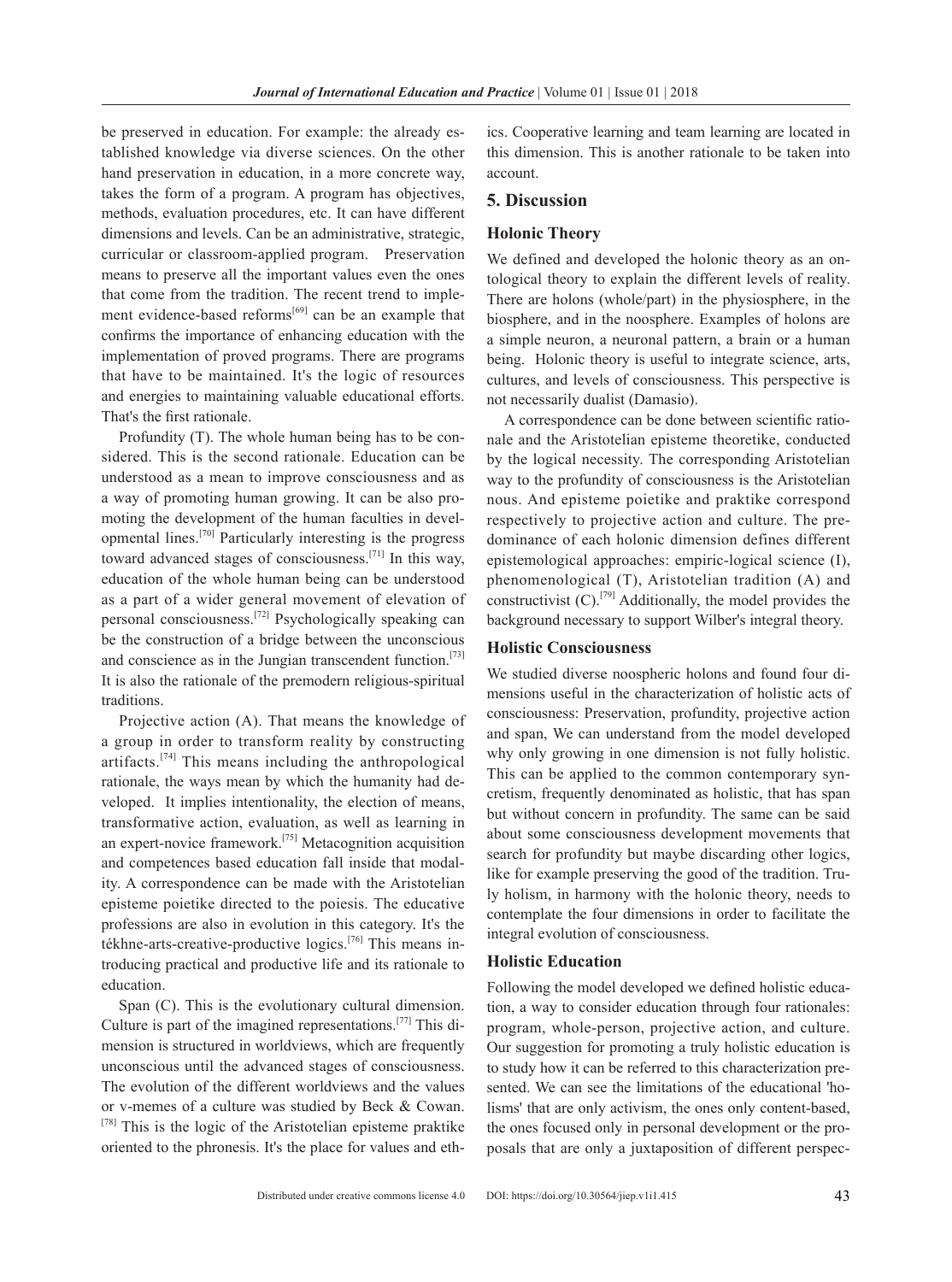tives. In order to develop a model of holistic education,<sup>[80]</sup> a reasonable presence of the four dimensions seems appropriate, after the development made by applying the holonic theory and the holistic consciousness to education. When in addition the holistic consciousness uses the whole holarchy (Wilber's integral theory) the resulting approach has been denominated as integral education.[81]

#### **Application into the Practical Context**

We'll present a practical example for Project Based Learning, a usual methodology widely applied in education. Holistic education would be to project in this methodology the consciousness of the dimensions. Applying the development described, any educational activity has an impact in the four dimensions presented:

• Program. To select a formative activity with pieces of evidence in the past on their educative value. Value related to curricular contents and/or with past successful experiences.

Whole-person. In which way this activity will help in the advance of consciousness of participants. Will it be relevant to the participant's lives?

• Projective action. How this activity will help in transforming reality. What kind of competences and abilities will be shared and mastered?

• Culture. What are the implicit values in the activity? Are there opportunities to advance toward collaborative and dialogical values?

Each one of the dimensions has their own rationality. Each one is important in a holistic education activity and can be assessed independently. In our example is not only important to solving the problem, but also the educational treatment of the other dimensions. Holistic education means to be conscious, or more precisely to apply holistic consciousness, into educational situations. This can be programmed and evaluated in a holistic pedagogy.

## **6. Conclusion**

Begging with the detection of the contemporary need for holistic consciousness and integral visions, we developed the holonic theory, and characterized a holistic act of consciousness, using a psychological phenomenological method.

We related the many times blurry defined holistic education with holistic consciousness. We characterized holistic education as a holistic consciousness act with four dimensions: program, whole-person, projective action, and culture. All of these rationales are implicated in any holistic education act. Sometimes in regular education, certain of these dimensions remain unconscious. In this case, the perspective under consideration may be educative but not holistic or product of a holistic consciousness act.

All of these developments can be applied to pedagogy: The characterized holistic education can serve as a systematic framework for holistic pedagogical developments and debates. Holistic consciousness allows holistic pedagogical discussions to go beyond modern worldview and postmodern syncretism.

## **References**

- [1] Wilber K. The theory of everything. Boston, MA: Shambhala; 2001. Wilber K. Introduction to Integral Theory and Practice IOS basic and the AQAL map. AQAL Journal of Integral Theory and Practice 2005; 1(1): 1-38. Wilber K. The integral vision: A very short introduction. Boston, MA: Shambhala; 2007.
- [2] Beck, DE., Cowan, C. Spiral Dynamics: Mastering Values, Leadership, and Change. New York: Wiley/Blackwell; 2005.
- [3] Esbjörn-Hargens S. Integral Education By Design: How Integral Theory Informs Teaching, Learning, and Curriculum in a Graduate Program. ReVision 2005; 28(3): 21-29. Murray T. What is the Integral in Integral Education? From Progressive Pedagogy to Integral Pedagogy. Integral Review 2009; 5(1): 1-38.
- [4] Laloux F. Reinventing Organizations: A Guide to Creating Organizations Inspired by the Next Stage of Human Consciousness. Brussels: Nelson Parker; 2014.
- [5] Thomas B. Integral Leadership Manifesto. [Internet]; 2018 [updated 2018 Dec 10; cited 2018 Dec 16]. Available from: http://integralleadershipmanifesto.com .
- [6] Gidley JM. Evolution of education: From weak signals to rich imaginaries of educational futures. Futures 2012; 44(1): 49.
- [7] Gidley JM. op. cit.; 2012: 50.
- [8] Gidley JM. op. cit.; 2012: 50.
- [9] Gidley JM. Holistic education and visions of rehumanized futures. RoSE–Research on Steiner Education 2010; 1(2): 139.
- [10] Nielsen TW. Towards a pedagogy of imagination: A phenomenological case study of holistic education. Ethnography and Education 2006; 1(2): 247-264.
- [11] Miller JP. Krishnamurti and holistic education. Encounter, Education for Meaning and Social Justice 2000; 13(4): 42.
- [12] Miller JP. Krishnamurti and holistic education. Encounter, Education for Meaning and Social Justice 2000; 13(4): 43.
- [13] Rudge LT. Holistic education: An analysis of its pedagogical application (Doctoral dissertation, The Ohio State University); 2008. p 2.
- [14] Rudge LT. Holistic education: An analysis of its pedagogical application (Doctoral dissertation, The Ohio State University); 2008. p 3.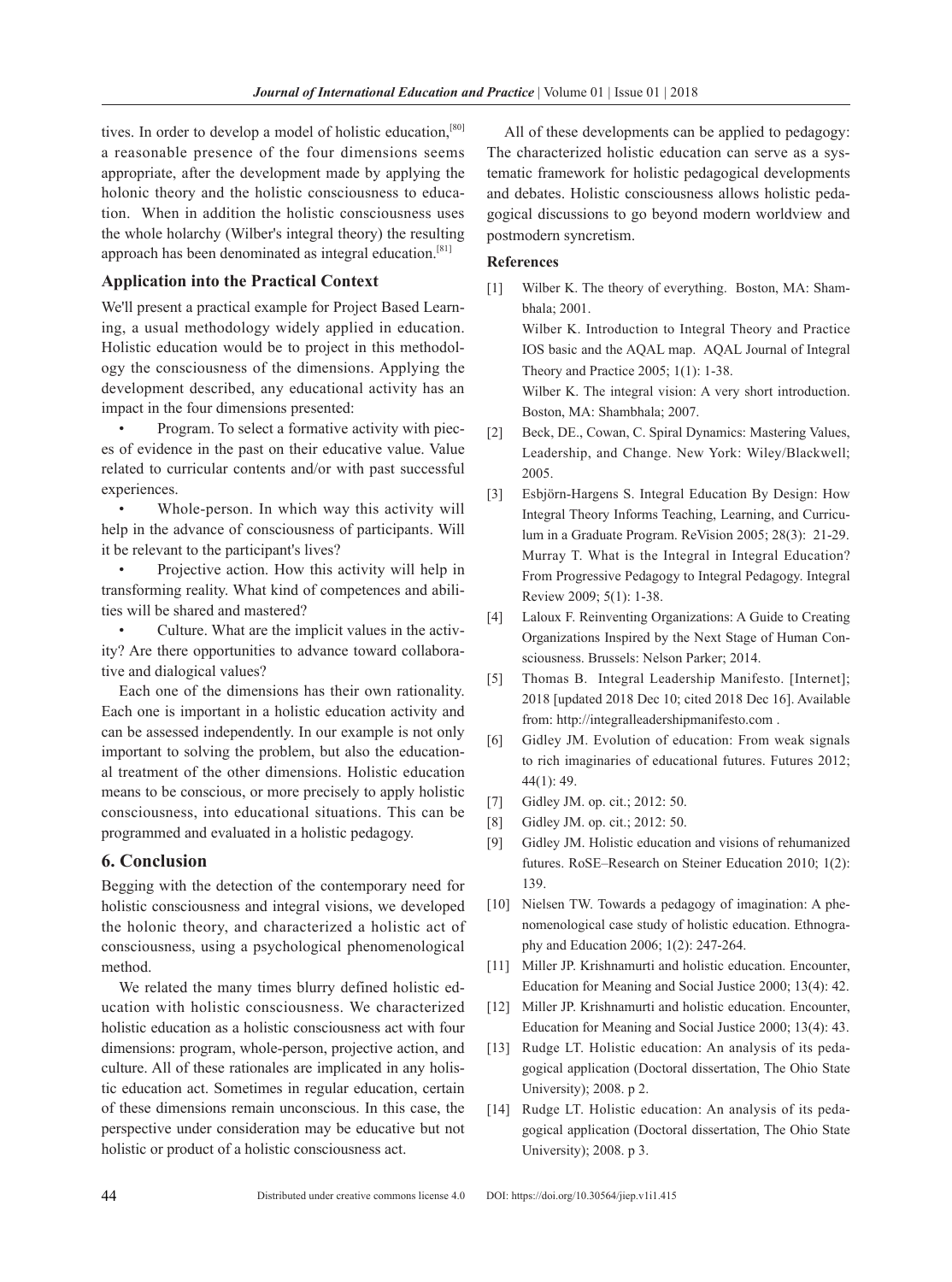- [15] Miller R. Beyond reductionism: The emerging holistic paradigm in education. The Humanistic Psychologist 2000; 28(1-3): 382.
- [16] Mahmoudi S., Jafari E., Nasrabadi HA., Liaghatdar MJ. Holistic Education: An Approach for 21 Century. International Education Studies 2012; 5(2): 178.
- [17] Gidley JM. Educational imperatives of the evolution of consciousness: The integral visions of Rudolf Steiner and Ken Wilber. International Journal of Children's Spirituality 2007; 12(2): 117-135.
- [18] Morrison K. Complexity theory and curriculum reforms in Hong Kong. Pedagogy, Culture and Society 2003; 11(2): 279-302.
- [19] Morrison K. Complexity theory and curriculum reforms in Hong Kong. Pedagogy, Culture and Society 2003; 11(2): 279-302.
- [20] Priestley M. Whatever happened to curriculum theory? Critical realism and curriculum change. Pedagogy, Culture & Society 2011; 19(2): 223.
- [21] Priestley M. Whatever happened to curriculum theory? Critical realism and curriculum change. Pedagogy, Culture & Society 2011; 19(2): 221-237.
- [22] Hudson B. Approaching educational research from the tradition of critical-constructive Didaktik. Pedagogy, Culture and Society 2003; 11(2): 173-187.
- [23] Yates L. From curriculum to pedagogy and back again: Knowledge, the person and the changing world. Pedagogy, Culture & Society 2009; 17(1): 27.
- [24] Yates L. From curriculum to pedagogy and back again: Knowledge, the person and the changing world. Pedagogy, Culture & Society 2009; 17(1): 27.
- [25] Koestler A. The ghost in the machine. New York, NY: MacMillan; 1967.
- [26] Teilhard de Chardin P. The phenomenon of man. New York NY: Harper Collins; 2002.
- [27] Wilber K. Spectrum of consciousness. Wheaton, IL: Quest; 1993.
- [28] Goddard G. Holonic logic and the dialectics of consciousness. Unpacking Ken Wilber's four quadrant model [Internet]; 2000 [updated 2018 Dec 10; cited 2018 Dec 16]. Available from:http://www.integralworld.net/goddard2. html.
- [29] Smith AP. The Spectrum of holons. A response to Fr Kofman. [Internet]; 2001 [updated 2018 Dec 10; cited 2018 Dec 16]. Available from: www.integralworld.net/smith2.html.

- [30] Edwards M. A brief history of holons [Internet]; 2003 [updated 2018 Dec 10; cited 2018 Dec 16]. Available from: http://www.integralworld.net/edwards13.
- [31] Helfrich PM. Ken Wilber's model of human development. An overview.

[Internet]; 2007 [updated 2018 Dec 10; cited 2018 Dec 16]. Available from:

http://www.paulhelfrich.com/library/Helfrich\_P\_The\_ Five\_Phases\_of\_Wilber.pdf

Helfrich PM. Ken Wilber's AQAL metatheory: An overview. Castaic, CA: Wildfire Media; 2008.

[32] Anderson P. A fully holonic meta-theory for the heart of integral. [Internet]; 2017 [updated 2018 Dec 10; cited 2018 Dec 16].Available from:

http://www.integralworld.net/philanderson1.html.

- [33] Wilber K. Up from Eden: A transpersonal view of human evolution. Wheaton, IL: Quest; 1996.
- [34] Teilhard de Chardin P. The phenomenon of man. New York NY: Harper Collins; 2002.
- [35] Helfrich PM. op. cit.; 2008.
- [36] Helfrich PM. op. cit.; 2007.
- [37] Wilber K. Introduction to the collected works of Ken Wilber: Volume 2. [Internet]; 2003 [updated 2018 Dec 10; cited 2018 Dec 16]. Available from: http://wilber.shambhala.com/html/books/cowokev7\_intro.cfm/.
- [38] Koestler A. The ghost in the machine. New York, NY: MacMillan; 1967.
- [39] Helfrich PM. op. cit.; 2007.
- [40] Helfrich PM. op. cit.; 2007. p 3.
- [41] Helfrich PM. op. cit.; 2007.
- [42] Wilber K. Sex, ecology and spirituality. Boston, MA: Shambhala; 1995. p 41.
- [43] Wilber K. Sex, ecology and spirituality. Boston, MA: Shambhala; 1995. p 41.
- [44] Piazenza G. El Holón y la dualidad inicial de la complejidad (Spanish) [Internet]; 2012 [updated 2018 Dec 10; cited 2018 Dec 16]. Available from: https://www.monografias.com/trabajos94/holon-dualidad-inicial-complejidad/holon-dualidad-inicial-complejidad.shtml. p 1.
- [45] Wilber K. Sex, ecology and spirituality. Boston, MA: Shambhala; 1995. p 544.
- [46] Wilber K. Sex, ecology and spirituality. Boston, MA: Shambhala; 1995. p 545.
- [47] Helfrich PM. op. cit.; 2008.
- [48] Wilber K. Sex, ecology and spirituality. Boston, MA: Shambhala; 1995. p 40.
- [49] Wilber K. Sex, ecology and spirituality. Boston, MA: Shambhala; 1995. p 132-134.
- [50] Wilber K. Sex, ecology and spirituality. Boston, MA: Shambhala; 1995. p 43-85 (tenets 1-18) and 527-532 (tenets 19 and 20).
- [51] Wilber K. Ken Wilber entrevistado por Raquel Torrent en 2016. Con preguntas de la Comunidad Integral Europea (Spanish) [Internet]; 2016 [updated 2018 Dec 10; cited 2018 Dec 16]. Available from:https://asociacionintegral.